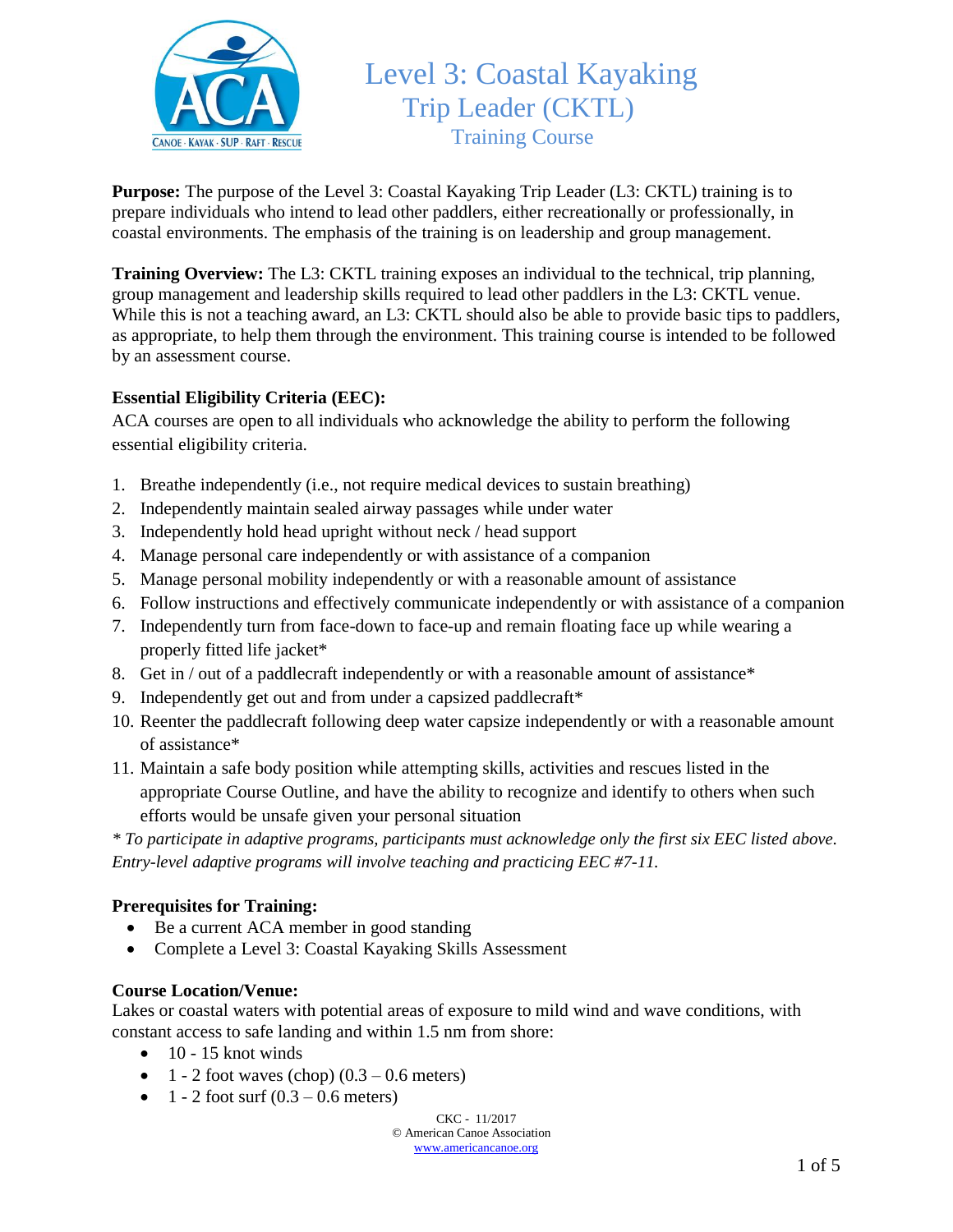

 $\bullet$  1 - 2 knots of current

At least 3 of the above conditions should be present during some part of the training.

# **Course Duration:** A minimum of 1 day

### **Trainer:**

- Level 3: Coastal Kayaking Instructor Trainer (or higher), or
- Level 4: Coastal Kayaking Instructor with the L3: Coastal Kayaking Trip Leader (CKTL) Endorsement, or
- Level 5: Advanced Open Water Coastal Kayaking Instructor

**Class Ratio:** 5 students : 1 instructor, with an additional instructor or qualified assistant the ratio can be  $10:2$ 

**Succeeding courses**: Level 3: Coastal Kayaking Trip Leader Assessment

**Equipment:** Participants shall possess all the equipment appropriate for a trip leader in L3: CKTL conditions, and demonstrate the judgement to carry equipment that is appropriate and responsive to various venues, climates, trip durations, and group characteristics. Participants' gear selections shall cover the following categories:

- Kayak (single sit-on-top or sit-inside, or tandem sit-on-top or sit-inside with fixed flotation sufficient to allow deep-water self-rescue) and personal equipment appropriate for coastal paddling. If sit-on-top kayaks are used, at least some of the kayaks in the course must be sitinside to allow demonstration of skills and knowledge of both types of boats. If tandem kayaks are used, at least some of the kayaks in the course must be singles to allow demonstration of skills and knowledge in both types of boats.
- Safety and emergency
- Signaling and communications
- First aid and equipment repair kits
- Navigation

Participants shall be able to explain why they selected/omitted certain items, for a particular venue. Participants may borrow equipment for training.

**Skills:** The following list of criteria are to be used in the training of L3: CKTL participants. The time spent on each skill and the sequence of evaluation should be adjusted to fit the participant's needs, class location, and time allowance with an emphasis on the application of each skill in a leadership context.

*Maneuvering***:** Participants shall demonstrate safe, effective and efficient maneuvering in L3: CKTL conditions. The focus of the training will be on desired results rather than on specific technique. The skills shall include:

- Forward and reverse paddling
- Turning with forward and reverse momentum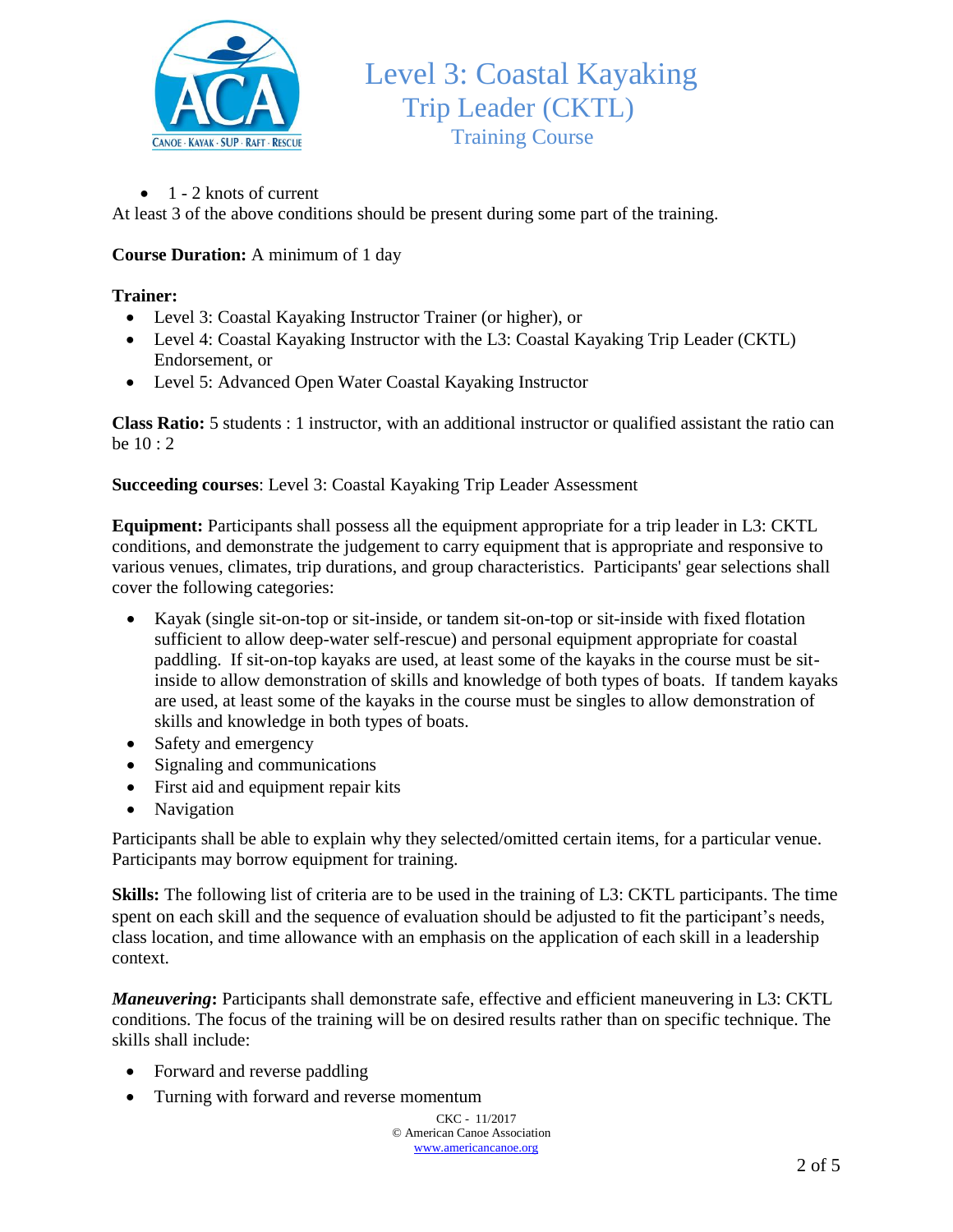

- Static turns and 360° rotation with forward and reverse strokes
- Sideways movement static and with forward momentum
- Preventing capsize with braces and sculling for support

Note: The training context shall include maneuvering for towing, quickly attaining the bow of a capsized boat, paddling on edge to maintain directional stability, using support strokes to prevent capsize, reverse paddling to assist in rescue rather than turning, or similar practical applications of personal skills.

*Rescues and Tows*: Participants shall be able to perform a variety of assisted rescues and selfrescues, as well as tows, in L3: CKTL conditions, to include:

For sit inside kayaks, the following skills:

- T-rescue
- Scoop rescue
- Roll

If sit-on-top kayaks are available, the following optional skills:

- Side by side with stabilization assisted rescue
- Cross kayak PFD grab assisted rescue

For both sit inside and sit-on-top kayaks, the following skills:

- Unresponsive paddler, e.g. Hand-of-God
- Stirrup rescue
- Efficient self-rescue from a swimming start
- Swimmer carries (bow, stern, and back deck)
- Contact tow (forward and reverse)
- Tow single boat and multiple boat inline
- Rafted tow

The trainer shall evaluate the participant's situational awareness and ability to maintain group control during the performance of rescues and towing exercises. A variety of touring, sit-on-top and tandem kayaks may be used at the trainer's discretion.

*Technical*: Participants shall demonstrate the following technical skills:

- Navigation Participants shall demonstrate a knowledge of chart symbols, distance measurement, bearings, variation and transits. While on the water, participants shall be able to determine a position using bearings and/or transits, navigate using shoreline features, buoys and other visible references, and maintain a course using a compass heading, transits and time.
- Basic boat repair Participants shall demonstrate basic field repair/management of either a small hole, compromised/missing hatch cover or a damaged skeg/rudder. At the trainer's discretion, the repair may occur on the water.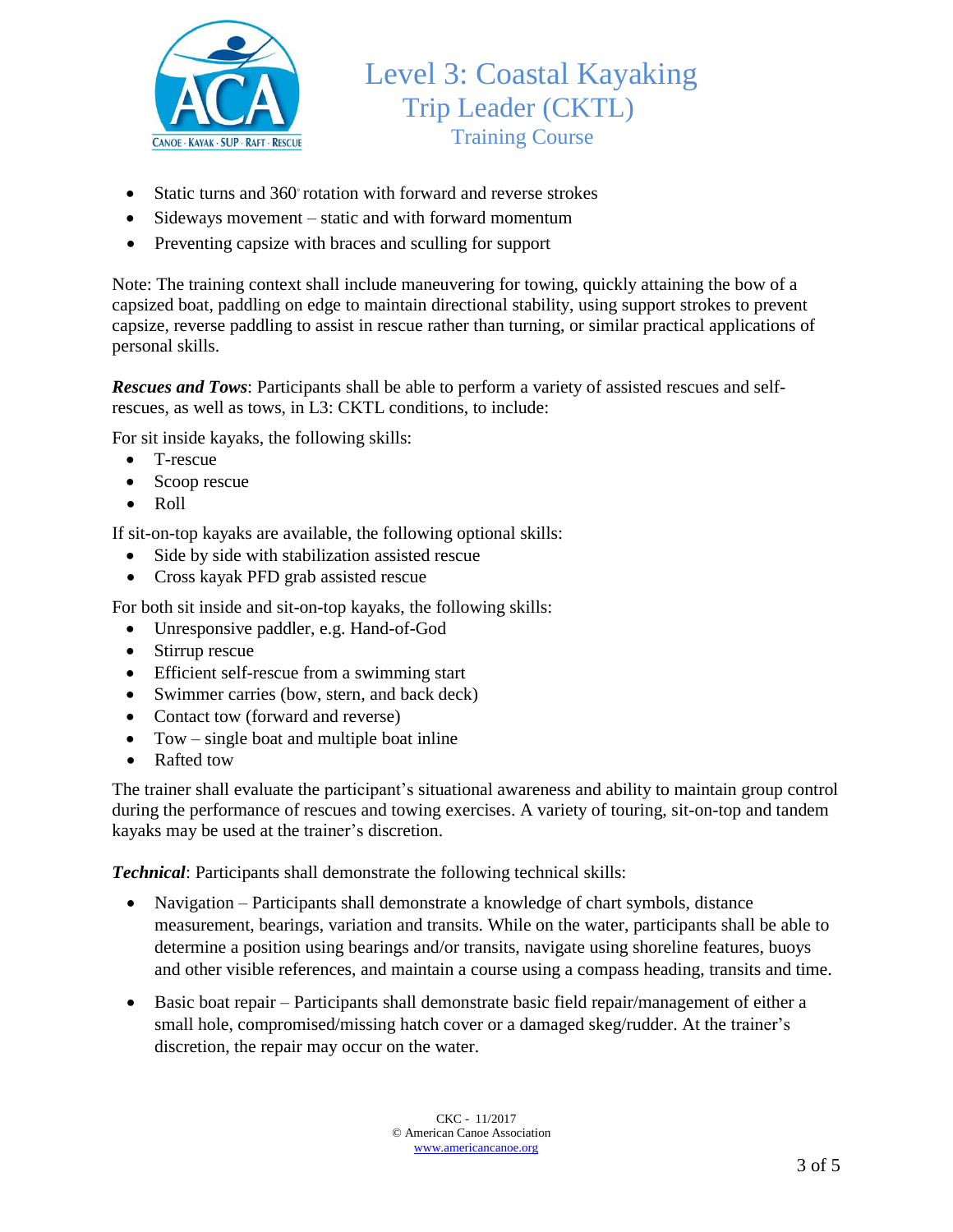

# Level 3: Coastal Kayaking Trip Leader (CKTL) Training Course

**Leadership:** Leadership ability shall be evaluated during a journey where each candidate is given the opportunity to make appropriate decisions, cognizant of conditions and the current performance capability of the group. Individual legs shall be debriefed to evaluate an understanding of leadership principles and to reveal the participant's decision-making process. Participants shall show leadership appropriate to the circumstances, the risk at hand, the individuals being led and the environmental challenges encountered.

- Group abilities Participants shall demonstrate the ability to assess individual and group performance capabilities (e.g. skills, experience, judgement, fitness, boats and equipment) and set goals appropriately.
- Environmental awareness Participants shall demonstrate the ability to assess conditions based on weather forecasts, observed wind, tidal current and sea state. Participants shall also identify protected areas, potential hazards, early exit options, remoteness and rescue resources. Based on these observations, participants shall plan an appropriate journey and adapt their plan as conditions change.
- Group awareness Participants shall demonstrate group awareness throughout a trip to include assessing a group's energy levels, hydration, confidence in conditions and readiness for upcoming challenges, and adjust their trip plans accordingly.
- Group management Participants shall demonstrate group management and control appropriate to the conditions, environment and group readiness (e.g. spacing, pacing, formation and supporting roles) to include setting clear parameters and establishing emergency procedures.
- Risk assessment, incident avoidance and management Participants shall demonstrate ongoing risk assessment relative to the readiness of the group, implement proactive strategies to avoid potential incidents, and manage incidents effectively if they do occur.
- Communication Participants shall demonstrate the use of effective and ongoing communication to manage the group, share plans, assess paddlers, adapt to environmental limitations (e.g. wind or swell) and proactively prepare for potential emergencies.
- Positioning Participants are expected to use various positions as appropriate to the situation, environment and potential consequences. Leader positioning shall reflect an awareness of potential hazards, the need to maintain a line of sight, and preparedness to manage potential rescues/incidents.
- Launching and landing Participants must demonstrate proficiency launching and landing themselves and a group in L3: CKTL conditions, including planning, communication and positioning to maintain group control.